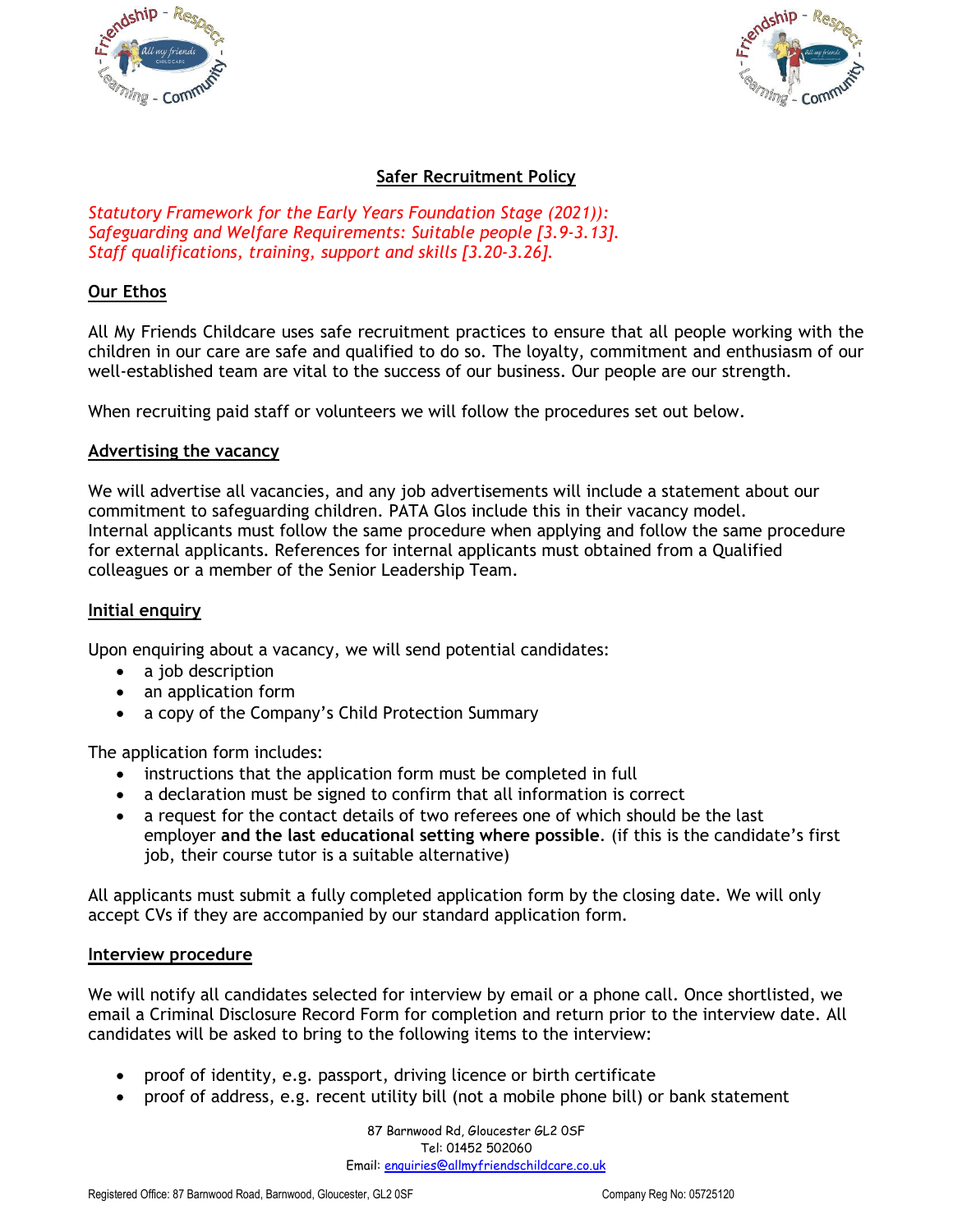



- proof of qualifications, i.e. the relevant certificates
- for non-British nationals, proof of the right to work in the UK (as required by the Asylum and Immigration Act)

The interview will be conducted by at least two interviewers. All interviewees must have carried out the Safer Recruitment training. All candidates will be asked the same core set of questions. We will then ask additional questions about any other issues that arise from their application form and CV. For example, the interviewers will follow up on any gaps in the candidate's employment history rigorously and ensure that they are satisfied with the explanation given, undertaking additional checks if necessary. Following the formal interview, candidates will be asked to participate in practical exercises relating to the role they have applied for. In the case of childcare roles, this second selection process includes spending time in the setting with the children for 45-60 minutes, so that they can be observed interacting with the staff and children. A Senior or experienced member of the team will observe the candidate and make notes. All candidates will have the same observational criteria.

Upon completion of the interview process, candidates will have an informal feedback session with the manager/duty manager to discuss how the play session went and whether they feel they would still like to be considered for the role.

When we have interviewed and observed all candidates, we will make our final selection.

A manager will call or email successful candidates offering the position subject to satisfactory references, a clear enhanced DBS disclose application and a successful probationary period of 3 months.

#### **Appointing a new member of staff**

When we have selected the successful candidate, we will

- Follow up references
- review their current DBS certificate and check their status online; if the candidate is not subscribed to the DBS Update Service, initiate an enhanced DBS check
- Email-him or her a conditional offer which clearly states that it is subject to provision of a satisfactory enhanced DBS certificate, satisfactory references and a successful probationary period.
- Provide a start date and induction programme
- provide a formal contract, job description, job risk assessment, staff handbook for signature and return upon induction.
- ask the candidate to complete a health questionnaire

We will also take photocopies of the new member of staff's qualification certificates and proof of identity and keep these on file.

When a new member of staff starts work at All My Friends Childcare, we will conduct a full induction and orientation programme, as set out in our **Staff Induction Procedure.** The induction includes time to review all key Company policies, and the new member of staff is required to sign each policy confirmation form to confirm that they have read and understood the contents. The signed forms are kept on site in the Policies and Procedures folder.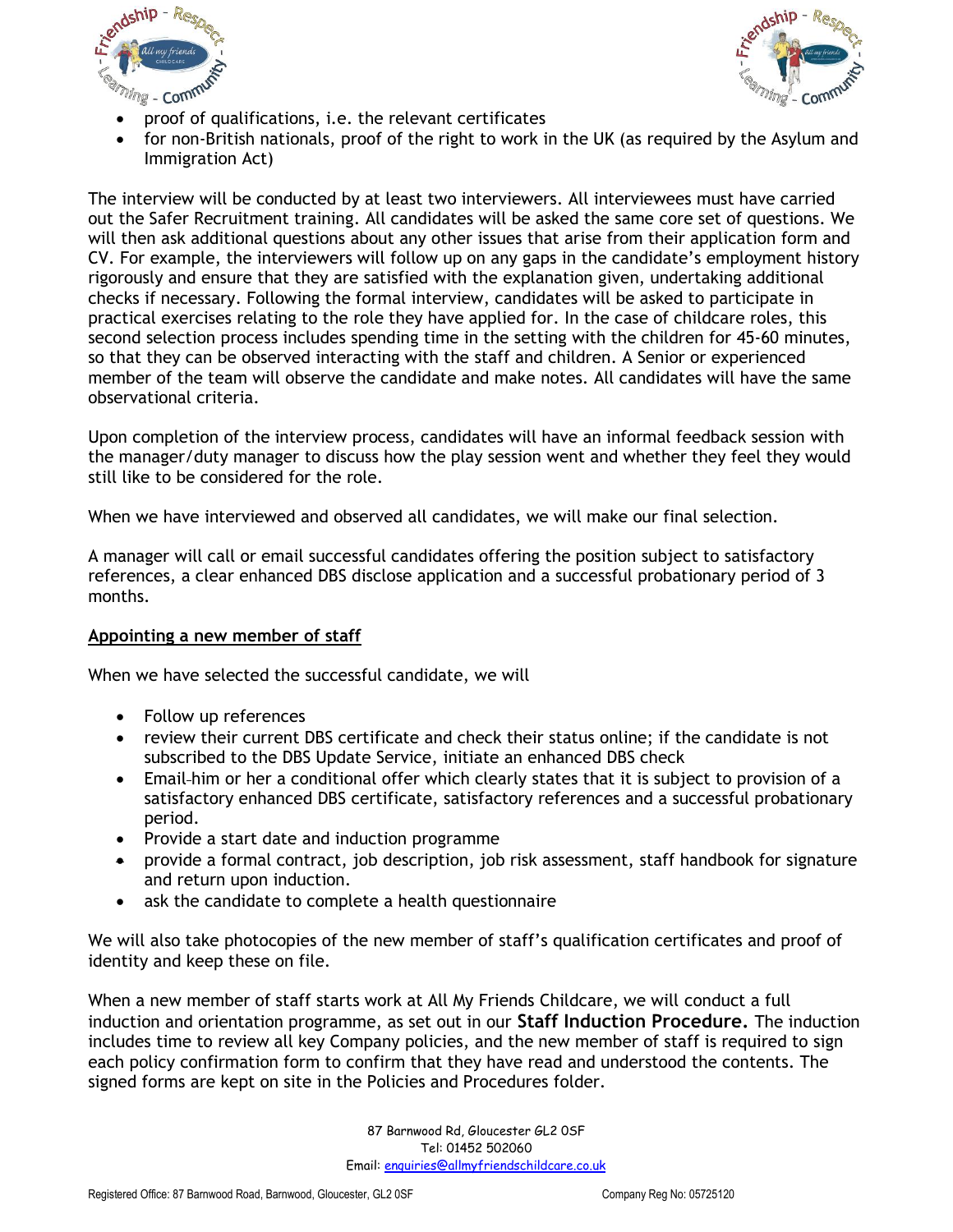



**DBS checks**

- We obtain enhanced DBS disclosures for all new staff, students and volunteers who will work unsupervised with the children on a regular basis, or who have access to children's information.
- If candidates have subscribed to the DBS Update Service, we carefully review their current DBS certificate and then check their status online. If there has been a change in their status since their last DBS certificate was issued, we will obtain a new DBS disclosure for them.
- New staff are only allowed to work unsupervised with children once we have had full sight of a satisfactory DBS certificate for them.
- If we decide to allow a new member of staff to begin work pending the completion of their DBS check, we complete a 'Staff Suitability Declaration Form' as part of our induction procedure. They will not be allowed unsupervised access to the children until we have seen a satisfactory DBS certificate for them or been notified by UCheck that an application has been returned clear. The Business Manager is responsible for logging the DBS information on the SCR and updating the setting managers. The setting manager will be responsible for ensuring all team members are aware of the new employees DBS status and for updating them once the DBS has been received.
- When we appoint a new member of staff, we keep a record of the date and number of their DBS disclosure on our Central DBS Record, along with copies of the identity verification documentation we have used.
- We conduct a written continuing suitability check on all staff annually, ask for any changes to their status at each supervision, review, 1-2-1 or appraisal meeting.

## **Disqualification**

The Company will not employ staff or volunteers who have been convicted of an offence or have been subject to an order that disqualifies them from registration under regulations made under section 75 of the Childcare Act 2006. If a member of staff becomes disqualified, we will terminate their employment.

### **Immigration status**

The Senior Leadership Team are aware of Asylum and Immigration Act requirements and will check the ability of all new starters to work in the UK. Candidates are expected to provide documents confirming their status, usually a driving license, passport, and NI number.

### **Our commitment**

All My Friends Childcare Ltd has a pay structure in place that reflects the qualifications and responsibility of each position. All staff joining the company have a 3month probationary period at the end of which they are assessed. Occasionally it may be necessary to extend this period to support the employee in proving they can meet all the requirements of their job role. It is our policy to maintain and develop the team skill level with new and regular update training and assessments. This is achieved through internal and external training providers.

All My Friends Childcare Ltd encourages all staff to achieve their maximum potential and personal goals. This is done both informally and formally using regular supervisions, appraisals and Personal Development Plans.